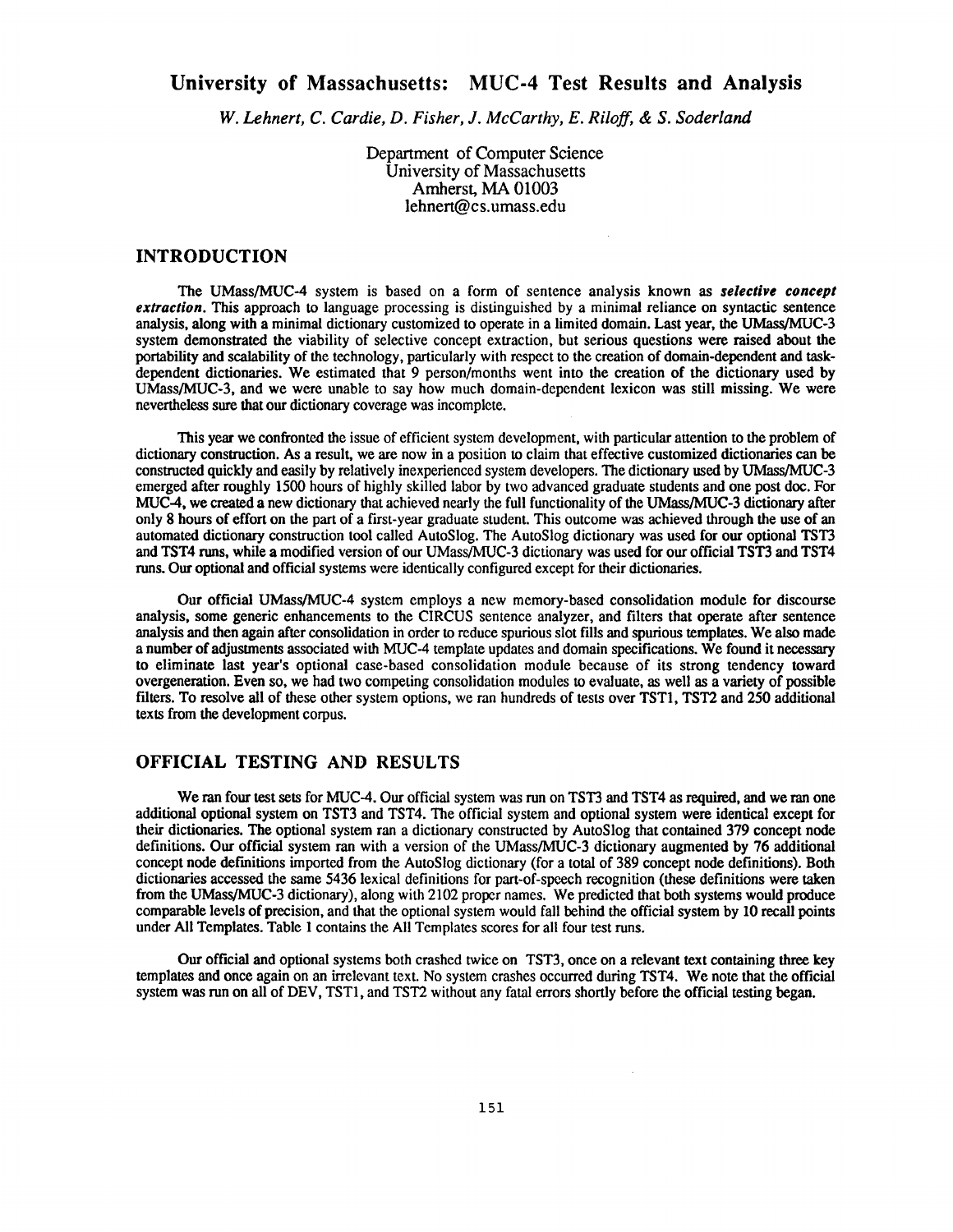As predicted, the AutoSlog dictionary produced lower recall levels than the official system: 7 points lower for TST3, and 12 points lower for TST4. Precision was comparable for both systems with AutoSlog generating higher overall precision rates: 2 points higher for TST3 and 1 point higher for TST4. We note that our performance on TST4 was generally worse than TST3. However, a close inspection of the detailed score reports for the official system shows that the primary difference in those reports lies in the All Templates precision scores : 57 for TST3 vs. 45 for TST4. This loss of precision can be explained for the most part by comparing the number of spurious templates: 16 for TST3 vs. 31 for TST4.

| System                  | recall | precision | P&R   | 2P&R  | <b>P&amp;2R</b> |
|-------------------------|--------|-----------|-------|-------|-----------------|
| <b>Official</b><br>TST3 | 47     | 57        | 51.52 | 54.67 | 48.71           |
| <b>Optional TST3</b>    | 40     | 59        | 47.67 | 53.88 | 42.75           |
| <b>Official</b><br>TST4 | 48     | 45        | 46.45 | 45.57 | 47.37           |
| <b>Optional TST4</b>    | 36     | 46        | 40.39 | 43.58 | 37.64           |

Table 1: Overall Scores under All Templates for the Four UMass/MUC-4 Test Runs

Setting aside the differences between TST3 and TST4, we were pleased to see how well the AutoSlog dictionary performed relative to our hand-crafted dictionary from last year. **Comparing** P&R scores, our AutoSlog **dictionary achieved** 93% of the overall performance of our official system on TST3, **and** 87% of the official system's performance on TST4. In an effort to leverage the UMass/MUC-3 and the AutoSlog dictionaries, we **strengthened** the performance of the MUC-3 dictionary by augmenting it with 76 AutoSlog definitions.<sup>1</sup> Without this boost to the MUC-3 **dictionary, the** distance between our official and optional systems would **have been insignificant.**

**Given our** MUC-4 test results, we have demonstrated that an effective **domain-dependent dictionary** can be efficiently **constructed using** a representative text corpus accompanied **by hand-coded** template **encodings. Our preliminary and** very limited efforts have produced a dictionary that closely mirrors the **functionality obtained by** a relatively successful **hand-crafted** dictionary. Although the process of dictionary **construction via AutoSlog** is **not totally automated, the manual** labor needed can **be** completed **in** a matter of **hours by a** single **individual** with minimal expertise in dictionary construction. We consider this to be a significant step forward in the area of automated **dictionary** construction for text extraction applications .

# **AUTOMATED DICTIONARY CONSTRUCTION**

The **AutoSlog construction** tool analyzes available key templates in conjunction with source texts and generates **hypothesized** CIRCUS definitions without human assistance . AutoSlog's **proposed** concept **node** definitions are **derived** from **sentences in the** MUC-4 **development corpus** that **contain string** fills **associated with** key **templates. Using** the **complete** 1300-text DEV **corpus** as the **training** set for **our dictionary construction experiment, AutoSlog proposed** 1356 **concept node definitions** in response to 1272 **string-fill** slots. **Although** a large **number** of these definitions were flawed or redundant, 28% of AutoS log's proposed definitions were reasonable **and** could be included in an **operational** dictionary without alteration. In our experiment, 375 of the 1356 **definitions proposed by** AutoSlog were deemed acceptable when reviewed by visual inspection .

Each **AutoSlog definition begins** with a single string fill in a single key template . Given a specific slot, AutoSlog extracts the first non-empty string fill listed in the key template (string-fill slots often contain multiple strings based on multiple references within the source text) . It then searches the source text for the first instance of that exact string within the source text. Once located, AutoSlog pulls the complete sentence containing that string from the source text and passes it to the CIRCUS sentence analyzer for syntactic analysis. CIRCUS analyzes the sentence using a part-of-speech dictionary. When all goes well, a set of buffers are instantiated with simple syntactic constituents **corresponding** to a subject, a verb, and possibly an object or a prepositional phrase . When the original string fill shows up in one of these buffers, AutoSlog hypothesizes a concept node definition complete with a lexica l trigger, complement pattern, and slot constraints. This definition is then written to a file and AutoSlog returns to the key template for the next string fill slot. Figure 1 shows the AutoSlog construction tool in action.

 $1$  Other methods of leveraging the two dictionaries were tested, but this was the most effective strategy.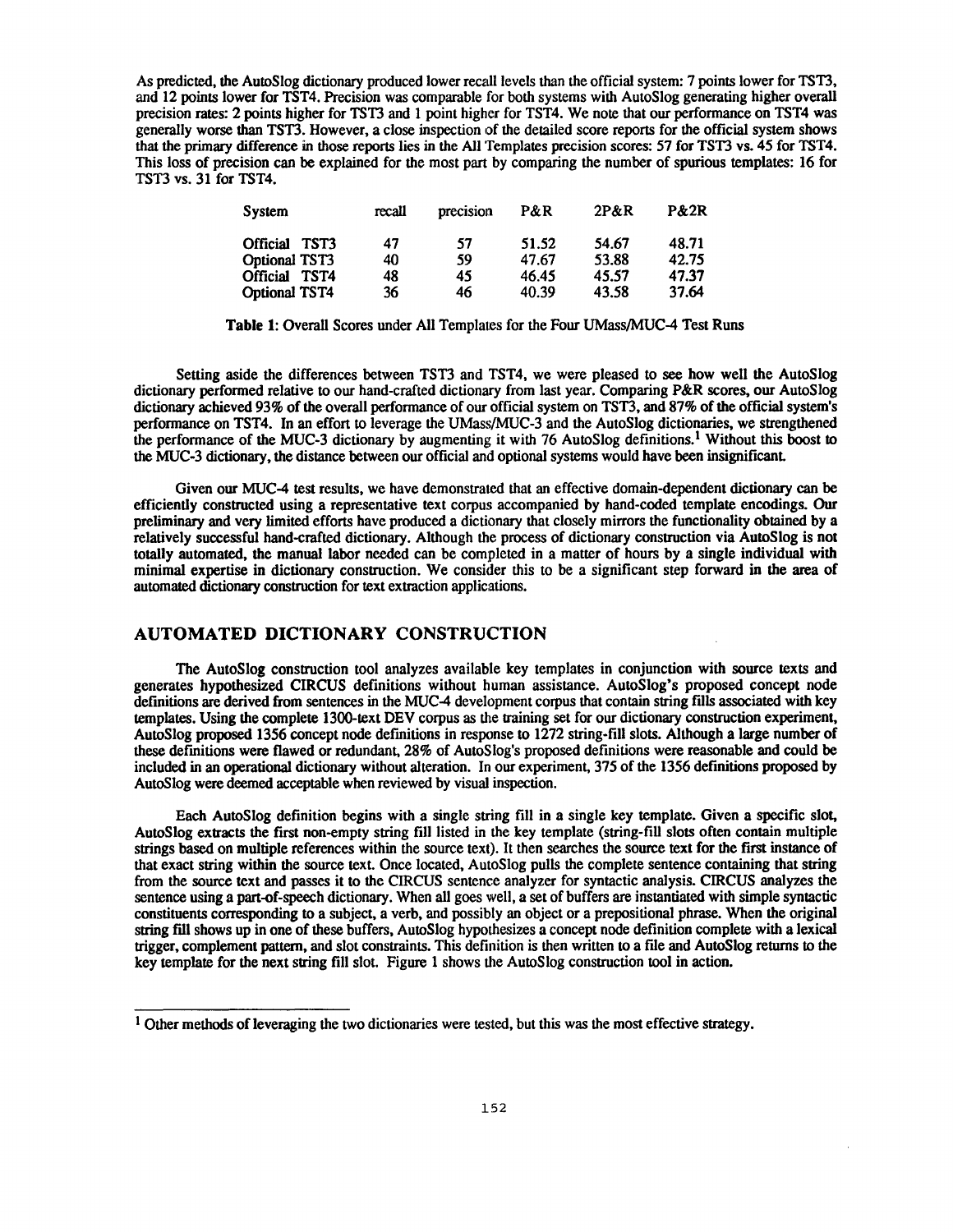

Figure 1: Automated Dictionary Construction

The presence of string-fills in key templates is a crucial requirement for AutoSlog. In fact, the more string-fill slots, the better. The MUC-4 templates contained six string-fill slots used by AutoSlog: inc-instr-id, perp-ind-id, perp-org-id, phys-tgt-id, hum-tgt-name, and hum-tgt-desc. After processing the 1300 texts of DEV, AutoSlog generated 136 definitions based on inc-instr-id, 316 definitions from perp-ind-id, 201 definitions from perp-org-id , 306 definitions from phys-tgt-id, 193 definitions from hum-tgt-name, and 204 definitions from hum-tgt-desc . This dictionary was compiled in 14 hours and then passed to a CIRCUS programmer for manual review. During the review process, each definition was dispatched into one of two possible states: (1) keep as is, or (2) save for possible revision. Files were maintained for the "keeps" and the "edits" with the expectation that the keep-definitions might be augmented by some number of edit-definitions if any of the edit definitions could be salvaged. The initial categorization into "keeps" and "edits" was relatively fast because each definition could be categorized on the basis of visual inspection alone. Many definitions destined for the edit files were easy to spot since they often resulted from parsing errors, patterns of no linguistic generality, or patterns of dubious reliability .

Here is an example a good AutoSlog definition generated by the first text in the development corpus:

| <b>Id: DEV-MUC3-0001</b><br>Slot filler: "TERRORISTS"                  | Trigger: KIDNAPPED | Trigger Root: KIDNAP                                                                                     | Syntactic-type: VERB                                                                             |
|------------------------------------------------------------------------|--------------------|----------------------------------------------------------------------------------------------------------|--------------------------------------------------------------------------------------------------|
|                                                                        |                    |                                                                                                          | Sentence: (THE ARCE BATTALION COMMAND HAS REPORTED THAT ABOUT 6650 PEASANTS OF VARIOUS AGES HAVE |
|                                                                        |                    |                                                                                                          | BEEN KIDNAPPED BY TERRORISTS OF THE FARABUNDO MARTI NATIONAL LIBERATION FRONT IN                 |
| SAN MIGUEL DEPARTMENT >PE)                                             |                    |                                                                                                          |                                                                                                  |
| Name: %ACTOR-PASSIVE-VERB-PP-KIDNAPPED-BY%                             |                    |                                                                                                          |                                                                                                  |
| Time limit: 10                                                         |                    |                                                                                                          |                                                                                                  |
| Variable Slots:                                                        | Constraints:       |                                                                                                          |                                                                                                  |
| $(ACTOR$ (*PP* $(IS-PREP? (BY))))$ )                                   |                    | (((CLASS ORGANIZATION *PP*)<br>(CLASS TERRORIST *PP*)<br>(CLASS PROPER-NAME *PP*)<br>(CLASS HUMAN *PP))) |                                                                                                  |
| Constant Slots: (TYPE PERPETRATOR)<br>Enabling Conditions: ((PASSIVE)) |                    |                                                                                                          |                                                                                                  |

This definition extracts slot fillers from constructions of the form: "X is/was/(has/have been) kidnapped by Y." This particular definition will only pick up the conceptual actor Y . A separate definition is needed to pick up the conceptual victim X. The following is an example of a bad AutoSlog definition: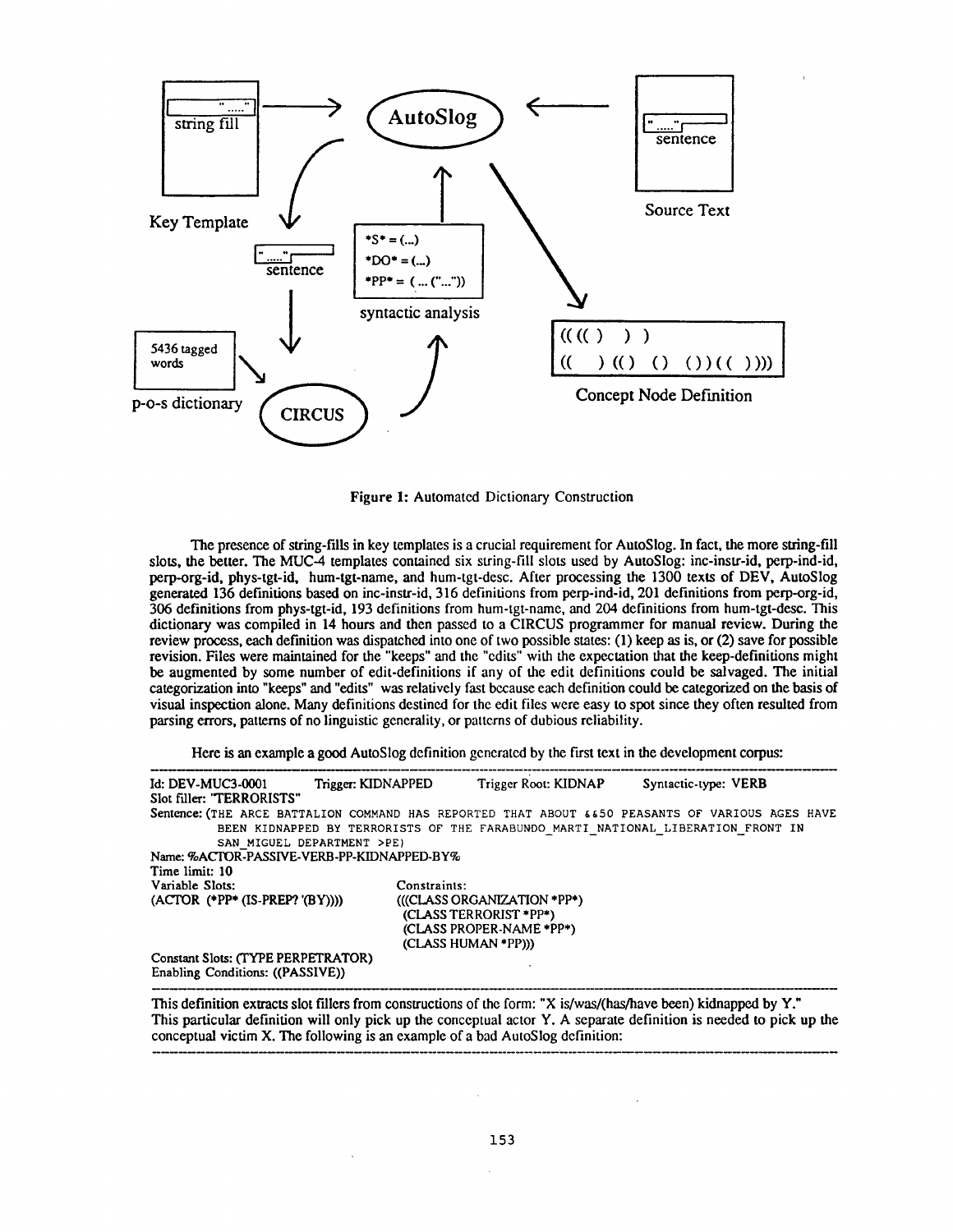Id: DEV-MUC3-0036 Trigger: WAS Trigger Root: WAS Syntactic-type: VERB Slot Filler: "MEMBER OF THE DEMOCRATIC SOCIALIST PARTY" Sentence: (GILDA FLORES WAS AN ACTIVE MEMBER OF THE DEMOCRATIC SOCIALIST PARTY OF GUATEMALA >CO WHOSE SECRETARY GENERAL MARIO SOLORZANO REPORTED SALVADORAN PARAMILITARY GROUPS ARE CARRYING OUT ACTIONS IN THIS COUNTRY >PE) Name: %VICTIM-ACTIVE-OBJECT-VERB-WAS% Time Limit: 10 **Variable Slots:** *Constraints:* (((CLASS HUMAN \*DO\*) (CLASS PROPER-NAME \*DO\*))) Constant Slots: (TYPE KIDNAPPING) **Enabling** *Conditions: ((ACTIVE :CHECK-DO-NO-ONE* T))

As it stands, this definition hypothesizes that an active form of the verb "to be" predicts the victim of a kidnapping. Although the source sentence does legitimately suggest that the verb "to be" can be used to link human names with human descriptions, this proposed definition cannot be trusted to deliver a kidnapping victim.

When AutoSlog creates a new definition, it checks the existing set of previously proposed definitions to see if the current proposal duplicates an older one . AutoSlog does not produce multiple copies of the same definition . By tracking the number of duplicates AutoSlog suppresses, we can see evidence that the dictionary is approaching a saturation point. In particular, we note that after AutoSlog has processed 1200 texts, the next 100 texts generate only half as many definitions as the first 100 texts. Figure 2 shows the weakening frequency of new dictionary definitions as we move through the development corpus.

Although the AutoSlog dictionary definitions are derived from only six template slots, consolidation and **template-generation** routines are capable of extracting the information needed to fill additional slots. When the AutoSlog dictionary operates in conjunction with the full system, we can fill every template slot except phys-tgtnation, phys-tgt-effect, phys-tgt-total-num, and hum-tgt-total-num .

The 8-hour **AutoSlog** dictionary was completed only four weeks before the final testing for MUC-4. Now tha t we have seen how much impact AutoSlog can have on the process of dictionary construction, it makes sense to pursue enhancements to AutoSlog in order to strengthen its baseline performance . As it stands, AutoSlog can be moved to new domains with a minimal amount of software tuning. Adjustments must be made to handle a new template design, but any templates that contain string-fills will serve to fuel dictionary construction.



Figure 2: Dictionary Saturation Under AutoSlog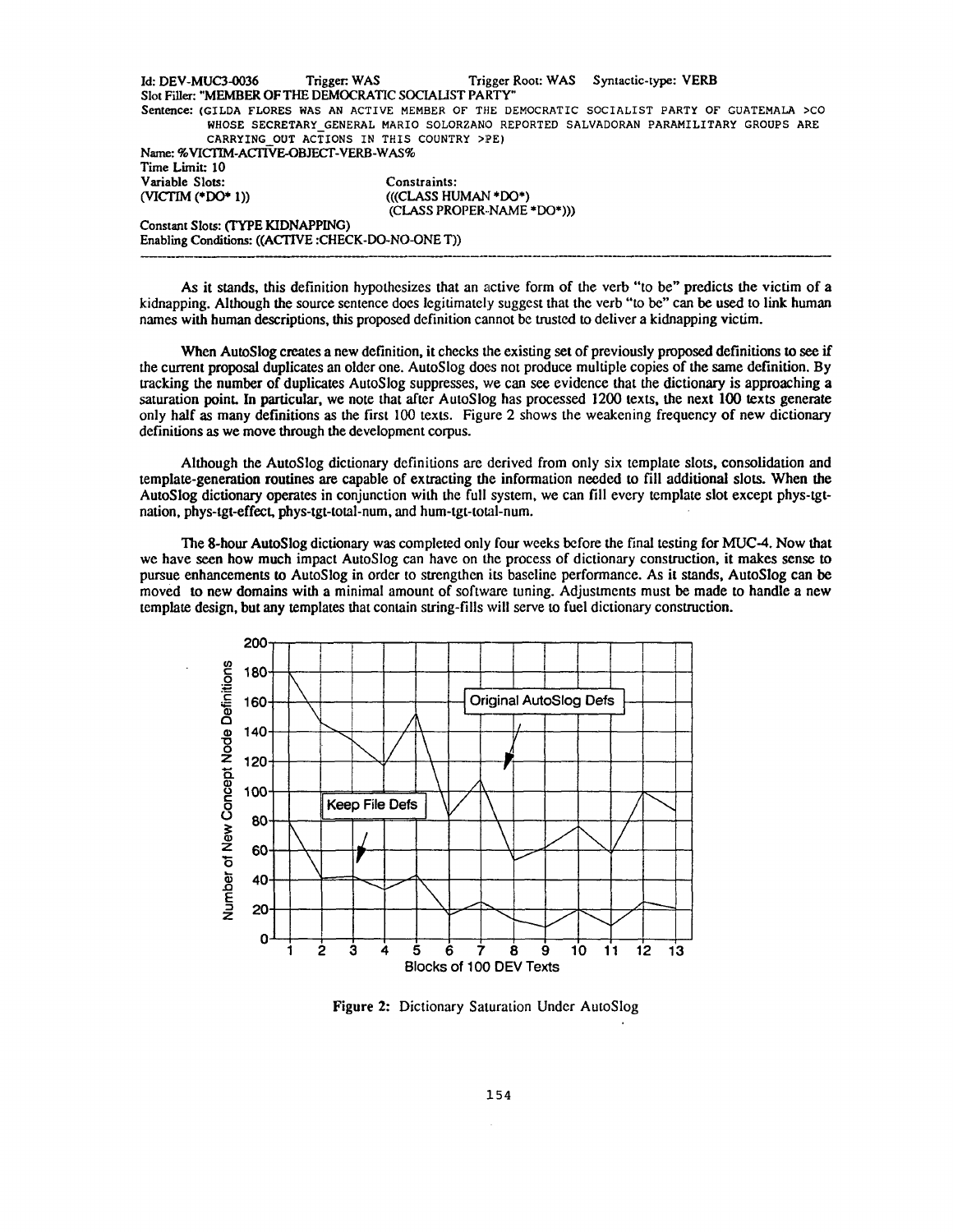## **TST3 ERROR ANALYSIS**

We have conducted a post hoc analysis of our system's performance on TST3 in order to better understand the various problems encountered on TST3. Most of this data describes the behavior of CIRCUS, its use of concept node definitions, and the effects of memory-based consolidation. As detailed and useful as the score reports are, score reports are not designed to tease apart the performance contributions of a sentence analyzer, discourse analyzer, or template generator. Subcomponents like these must be analyzed separately if we want to understand where to focus future development efforts.

### **Recall Limitations**

The dictionary used by the official UMass/MUC-4 system contained 389 concept node definitions. Of these, 172 (44%) were enabled<sup>2</sup> to process TST3. On average, each definition was enabled nearly 9 times for a total of 1515 concept node enablements  $(-15$  per text on average). For TST3, CIRCUS extracted 943 string fills to fill variable slots in enabled concept nodes. Because there are a lot of redundant concept node definitions, almost half of these string fills were **duplicates,** leaving 520 unique string fills extracted by CIRCUS . According to our analysis, 214 of these string fills were discarded during consolidation and 306 string fills made it into a response template.

Of the 520 non-redundant string-fills, 38% were correctly incorporated into a response template where they matched the string or strings listed in a key template . A full 34% were correctly discarded or merged by consolidation (and therefore did not make it into a response template). The sum of these instances accounts for 72% of the total string fills - all handled correctly by consolidation. Of the remaining string fills, 21% appeared in response templates as spurious slot fills, and 7% were incorrectly discarded . Of the 237 string fills that did legitimately **correspond** to slot fills in key templates, consolidation correctly incorporated 199 (84%) into response templates . Even so, our overall recall score was only 46%. Where are the other string fills?

Our analysis shows that CIRCUS generated 225 good (full match) string fills and 12 partially good (partial match) string fills. According to the score report, there were 416 possible string fills for TST3 . That tells us CIRCUS is producing only 55% of the possible string fills for TST3. This 55% hit rate effectively imposes a **rough** ceiling on our overall recall, and suggests that significant gains in recall will require stronger performance levels during sentence analysis.

#### **PRECISION LIMITATIONS**

When we examine the 306 string fills present in our TST3 response templates, we find that 187 could be matched to slot fills in some key template and 12 could be partially matched to a key template slot fill. If all of these string fills were in correct slots and correct templates, our string fill precision would be 63% . But **only** 142 string fills result in full matches with key template slots and 24 result in partial matches. Of the 107 strings that can't be matched to any key template, we have found the following breakdown of errors:

- 49 (46%) should have been discarded as irrelevant
- 16 (15%) were from mis-fired concept node definitions
- 15 (14%) were from parser errors
- 14 (13%) should have been merged with a more specific string
- 12 (11%) were from words not covered adequately by the dictionary
- 1 (1%) was from a source string altered by preprocessing

<sup>&</sup>lt;sup>2</sup> An enabled concept node is one that produces a case frame instantiation. All output generated by CIRCUS is based on enabled concept nodes .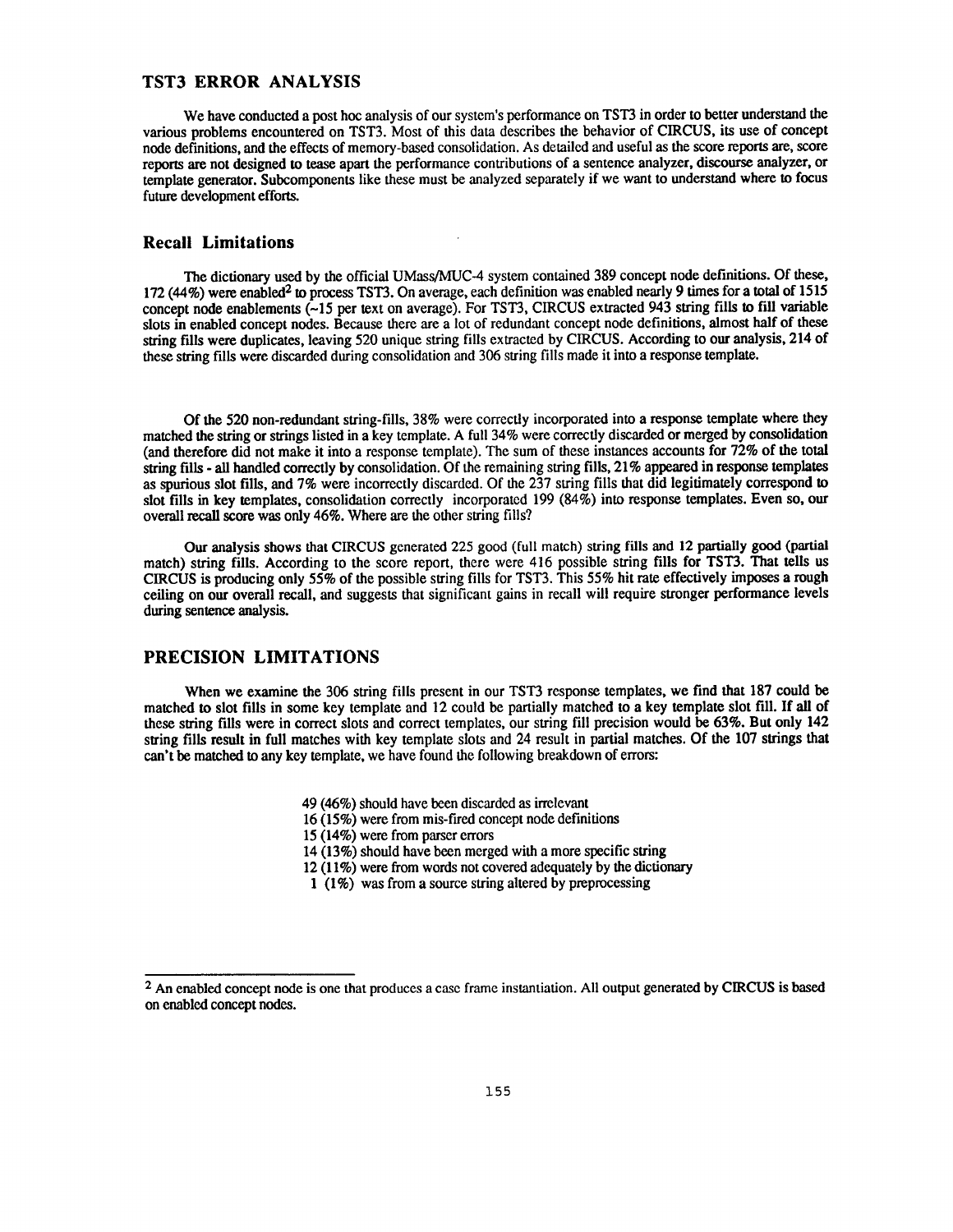

Figure 3: Concept Node Frequency Distribution

Of the 49 false hits associated with relevancy discriminations, our single greatest precision error came from 30 false hits on military clashes. After that, four general problem areas were about equally responsible for a significant number of errors: (1) false hits associated with faulty concept node definitions, (2) CIRCUS sentence analysis errors, (3) consolidation merging failures, and (4) inadequate dictionary coverage .

# **Dictionary Coverage**

Although **inadequate** dictionary coverage was identified as a source of visible precision loss, we have bee n remarkably well-served by a relatively small dictionary of 5436 lexical items augmented by 2102 proper names . An analysis of the TST3 lexicon shows that 1008 words appearing in TST3 were not recognized by our system . Of these, 696 occurred only once . Of the remaining 312 words, the vast majority were proper names . A visual inspection of the unrecognized word list suggested that our lexicon was apparently adequate for the demands of TST3. However, this does not mean that all of our associated definitions were above reproach.

Although our dictionary contains a total of 389 concept node definitions, only 172 of these were used during TST3 . A frequency analysis of these 172 definitions showed that 20% of the definitions generated 74% of the string fills. A total of 37 (22%) concept node definitions failed to produce any string fills (perhaps these contain no variable slots or maybe they were discarded during consolidation), while one concept node definition produced 65 string fills, and three others produced over 50 string fills (each). Figure 3 shows the complete frequency distribution .

### **Comparing TST3 and TST4**

Although our F-scores suggest dramatic differences between TST3 and TST4, there appears to be a single factor that is responsible for these divergent score summaries. Table 2 shows a more detailed perspective on the differences and similarities between TST3 and TST4 .

Reviewing the scores in Table 5, we see that there is a remarkable similarity across most of the scores for TST3 and TST4. TST4 was even better than TST3 under String Fills Only. The major differences appear in the precision and overgeneration scores for Matched/Spurious and All Templates . These differences also correspond to a striking difference in the number of spurious templates generated for TST3 (16) and TST4 (31). Looking deeper into the problem, we determined that two factors seemed to contribute to the large number of spurious templates in TST4.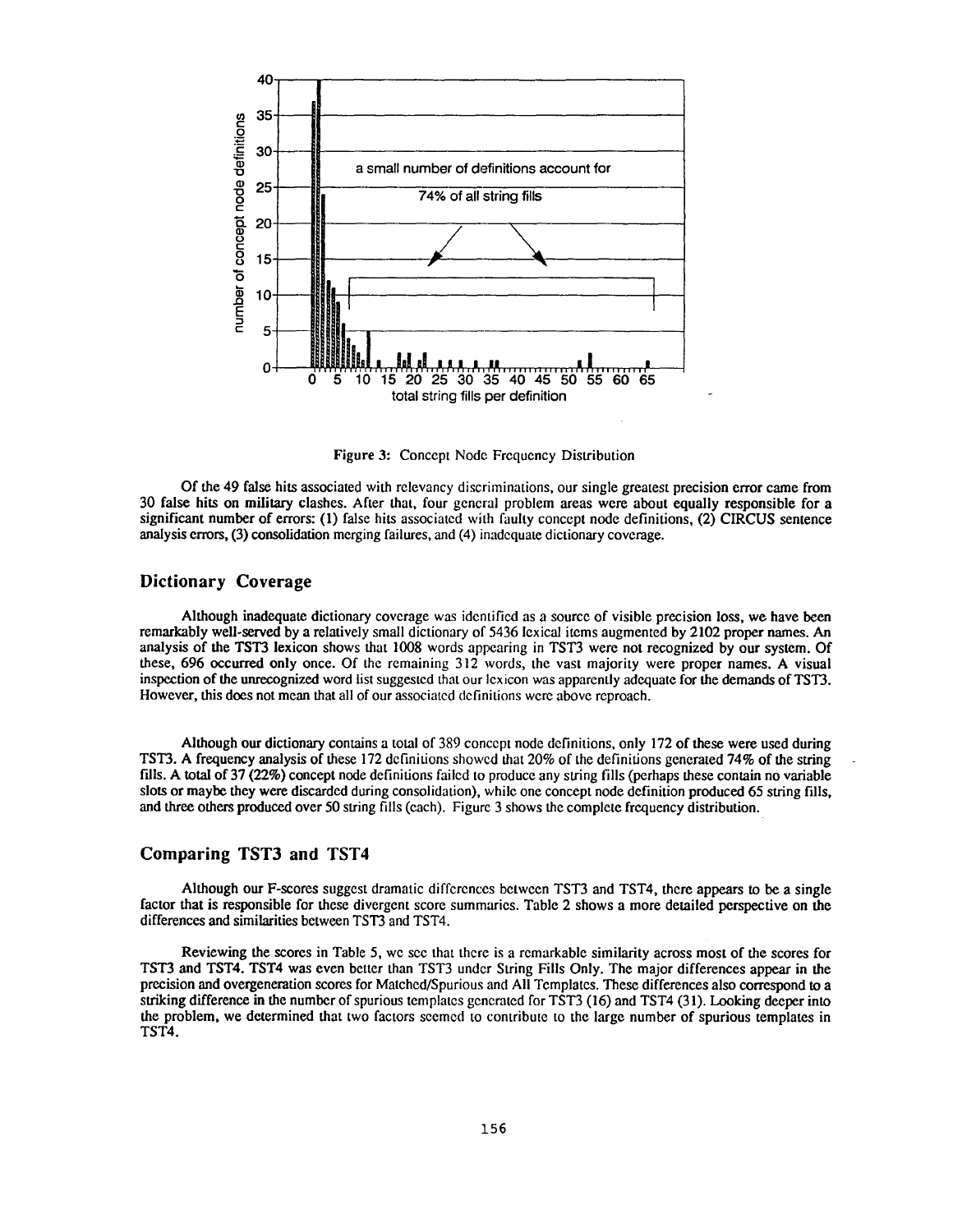|                          | ------------TST3-- |            |            |            |       |            |
|--------------------------|--------------------|------------|------------|------------|-------|------------|
|                          | <b>REC</b>         | <b>PRE</b> | OVG        | <b>REC</b> | PRE   | <b>OVG</b> |
| MATCHED/MISSING          | 47                 | 67         | 14         | 48         | 69    | 13         |
| <b>MATCHED/SPURIOUS</b>  | 60                 | <u>57</u>  | <u> 26</u> | 63         | 45    | 43         |
| MATCHED/ONLY             | 60                 | 67         | 14         | 63         | 69    | 13         |
| <b>ALL TEMPLATES</b>     | 47                 | <u>57</u>  | <u> 26</u> | 48         | 45    | <u>43</u>  |
| <b>SET FILLS ONLY</b>    | 50                 | 71         | 13         | 51         | 74    | 13         |
| <b>STRING FILLS ONLY</b> | 37                 | 57         | 20         | 43         | 64    | 15         |
| <b>F-SCORES</b>          | 51.52              | 54.67      | 48.71      | 46.45      | 45.57 | 47.37      |

**Table 2: TST3 and TST4 score reports from the official UMass/MUC-4 test runs** 

First, many legitimate templates were deemed spurious because of mapping problems . We can see some evidence of this by running a comparative test designed to assess the impact of templates lost due to incorrect incident-type slot fills. In the comparative test, we will use "ATTACK" as the slot fill for all incident-type slots. This will ensure that no template is deemed spurious because an incident-type is blocking it from being mapped to a key template. Table 3 shows the resulting F scores from comparative test runs for both TST3 and TST4, running the official UMass/MUC-4 system and generating batch score reports throughout.

|                            | P&R   | $2P\&R$ | P&2R  |
|----------------------------|-------|---------|-------|
| TST3 - official system     | 46.47 | 49.64   | 43.68 |
| TST3 - "all attacks" is on | 45.46 | 48.63   | 42.67 |
| TST4 - official system     | 39.44 | 38.56   | 40.36 |
| TST4 - "all attacks" is on | 40.98 | 40.38   | 41.58 |

**Table 3: The Effect of Spurious Templates Lost to Incorrect Incident-Types** 

In comparing the net effect of the "all attacks" heuristic, we find that there is no advantage to any of the Fscores when all templates are typed as attacks in TST3 . Indeed, there is a uniform drop of one point across the board when "all attacks" is turned on. On the other hand, the F scores for TST4 all benefit from the "all attacks" heuristic. P&R **goes up** <sup>1</sup> .54, 2P&R goes up 1 .82, and P&2R goes up 1 .22. This tells us that we did **not** tend **to** lose otherwise legitimate templates because of their incident types in TST3, whereas a significant number of legitimate templates were lost for this reason in TST4 . Precision is most dramatically affected by these errors, but P&R may have lost at least 2 points because of this problem (it is not possible to extrapolate from batch scores to interactive scores with complete certainty).

Second, a large number of spurious templates were created when military targets were not recognized to be **military in nature .** We have already seen how military clashes were the single greatest source of **spurious** string fills in TST3. **Even so,** we generated only 3 spurious templates due to false hits on military targets in TST3 . **In** TST4 we generated 12 spurious templates for the same reason. If we assume that each spurious template contains 11 slot fills (a reasonable assumption when template filtering is in place), it follows that 132 spurious slot fills are coming from false hits on military targets in TST4. Removing 132 spurious slot fills from the TST4 score report, the precision score under All Templates goes from 42 to 48, and the P&R score goes up about 3 points as a result .

## **RESOURCES, SPIN-OFFS, AND FUTURE RESEARCH**

Our primary system development and testing took place on three Texas Instruments Explorer II workstations each configured with 8 megabytes of RAM. Two Texas Instrument MicroExplorers, each with 8 megabytes of RAM, were used for the development of the AutoSlog lexicon. All development was done in Common Lisp. The system code and lexicons required 14 megabytes of storage on a Vax VMS fileserver, 8 of which comprised the